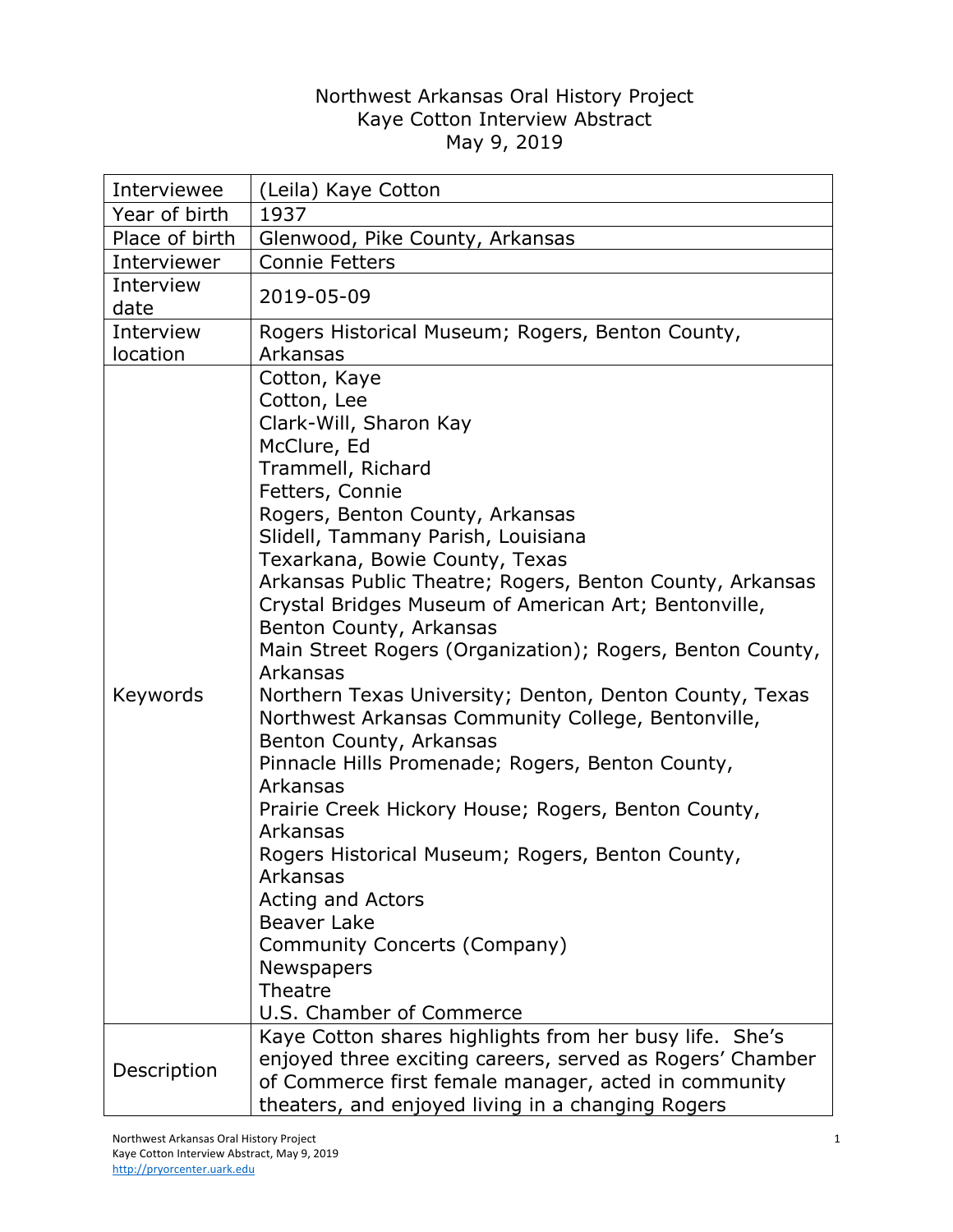| community.                                                     |
|----------------------------------------------------------------|
| Cotton, born in Glenwood Arkansas, spent parts of her          |
| childhood in Galveston, Texarkana, and Pueblo (CO).            |
| Already in these early years she showed talent in art and      |
| theater that she would use throughout her adult life. In       |
| high school, Cotton and her cousin Peggy were known for        |
| their lip-sync pantomime programs. When Cotton became          |
| art editor of the school newspaper, she was on the path to     |
| her first career.                                              |
| Shortly after high school graduation in Texarkana, Cotton      |
| became a writer, and later editor, for the local paper.        |
| Deciding she wanted more education she enrolled at North       |
| Texas State Teachers College. While she completed her          |
| majors in journalism and theater, she met and married          |
| Lee. Lee's years in the Marines and later as a Delta pilot     |
| took the family to homes in Florida, Texas, South Carolina,    |
| and Louisiana. Cotton continued her work in newspapers         |
| and acted in community theaters at each stop.                  |
| It was during the family's time in Louisiana that Cotton       |
| began her next career. She became manager of Slidell's         |
| Chamber of Commerce. She assumed a similar position in         |
| Tarpon Springs Florida before getting the position in Rogers   |
| in 1982. Cotton credits her experience with tourism, along     |
| with interest in art and theater, for being offered the        |
| position. She also thanks a forward-looking Chamber and        |
| the support of Richard Trammel. Cotton shares stories of       |
| the successes and challenges of being Rogers' first female     |
| in this position.                                              |
| During her tenure at the Chamber, Cotton, S.K. Clark-Will,     |
| Ed McClure, and a group of residents created the Rogers        |
| Little Theater (today Arkansas Public Theatre). Cotton         |
| became active, acting and directing productions.               |
| Productions in the first season (1986) included one of         |
| Cotton's favorites, Barefoot in the Park. She remembers        |
| the group working to obtain performance venues that            |
| ranged from the local schools, to an old hotel, to the Prairie |
| Creek Hickory House.                                           |
| Following her years at the Chamber, Cotton began work for      |
| Community Concerts. In this career, Cotton worked with         |
| communities to provide concerts based on their residents'      |
| interests. She notes this career may have been her best. It    |
| included working with the arts, plus lots of time for travel   |
| with her husband.                                              |
| Cotton remembers the many changes in Rogers during her         |
| years with the Chamber. She points to Rogers getting a         |
| branch of the community college and the Main Street            |